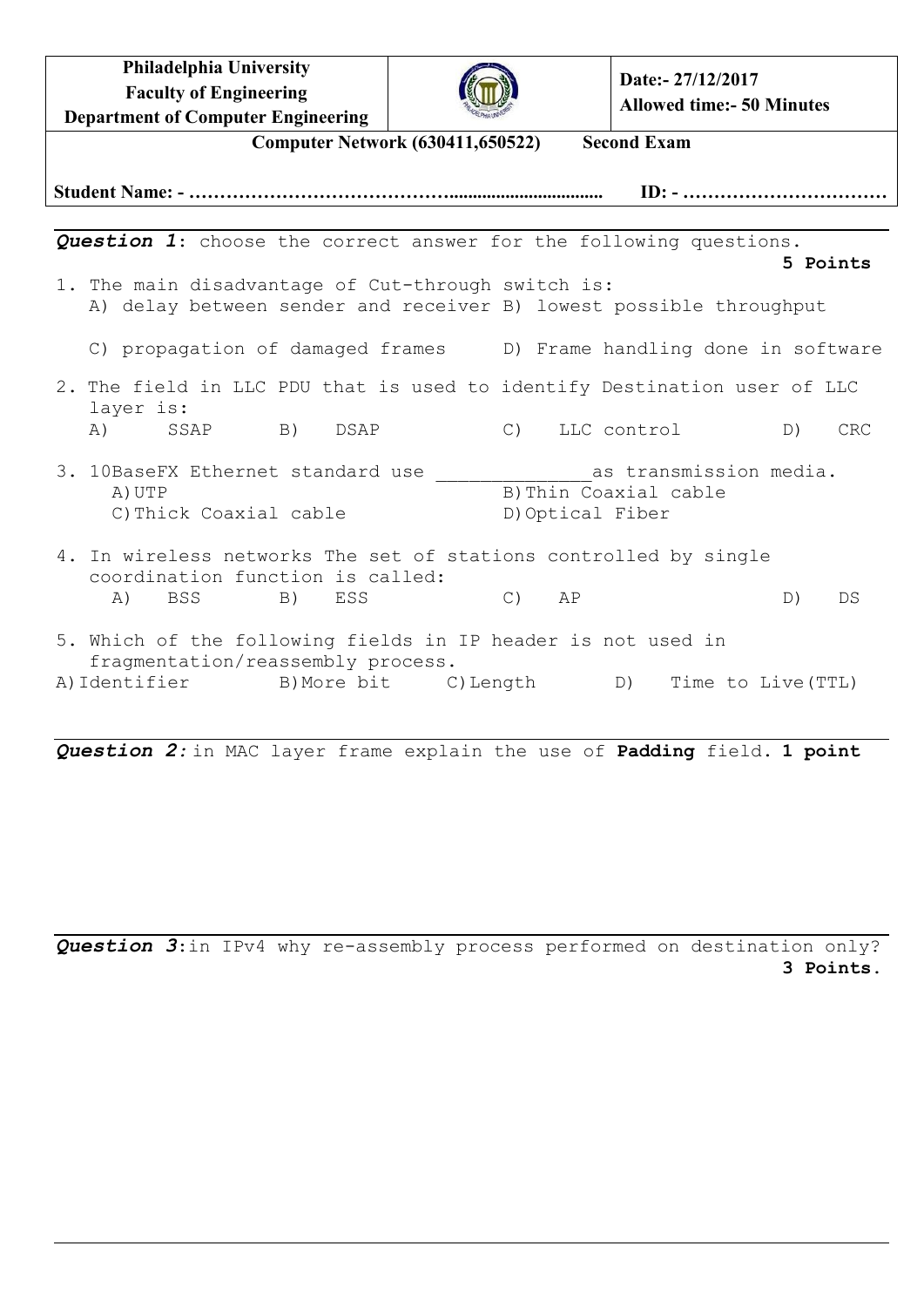*Question 4*: explain the CSMA/CD access method used in Ethernet.

**4 points**

*Question 5*: Why IP checksum needs to be recalculated at routers. **1 point**

*Question 6:* In wireless network explain the Four Frame Exchange process used to transfer single frame of Data. **2 points**